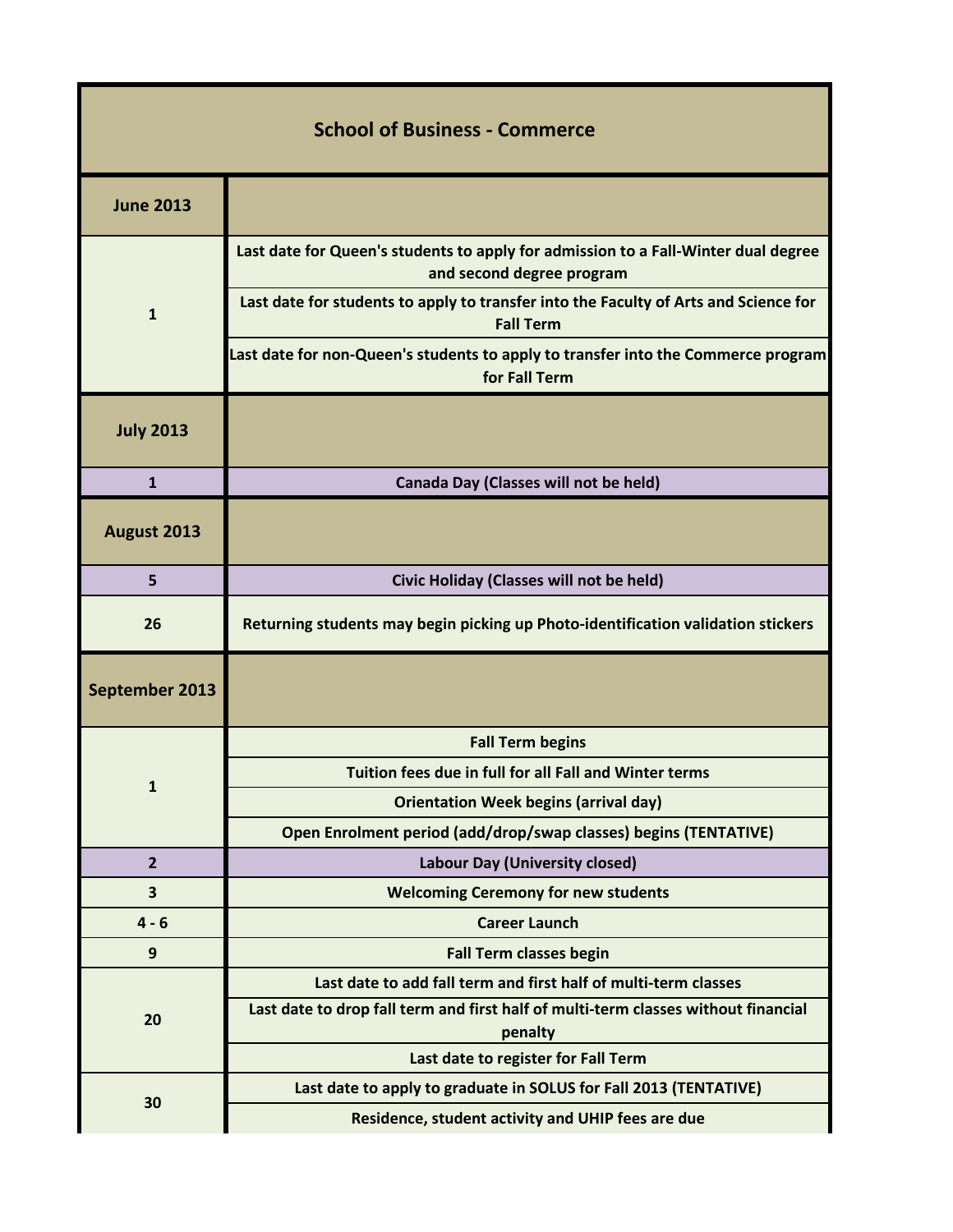| October 2013         |                                                                                                                          |
|----------------------|--------------------------------------------------------------------------------------------------------------------------|
| 14                   | <b>Thanksgiving Day (University closed)</b>                                                                              |
| 15                   | Last date to apply for admission to Upper-Year program at the Bader International<br><b>Study Centre for Winter Term</b> |
| 16                   | <b>University Day</b>                                                                                                    |
| $17 - 23$            | <b>Interview blackout dates</b>                                                                                          |
| $21 - 24$            | Mid-Term exam week for 1st and 2nd year Commerce students                                                                |
|                      | Commerce classes cancelled for 1st and 2nd year Commerce students only                                                   |
| <b>November 2013</b> |                                                                                                                          |
| <b>TBD</b>           | <b>Fall Convocation (TENTATIVE)</b>                                                                                      |
|                      | First date to Apply to Graduate in Spring 2014                                                                           |
| $\mathbf{1}$         | Last date to drop fall term classes and first half of multi-term classes without<br>academic penalty                     |
| $\overline{7}$       | Last date to apply for an official exam conflict for the December exam session                                           |
| 11                   | Remembrance Day (Classes cancelled 10:30 - 11:30 a.m.)                                                                   |
| 15                   | First date to apply to graduate in SOLUS for Spring 2014 (TENTATIVE)                                                     |
| 29                   | <b>Fall Term classes end</b>                                                                                             |
| 30                   | <b>Fall Term pre-examination period begins</b>                                                                           |
| December 2013        |                                                                                                                          |
| $\mathbf{1}$         | Last date for students to apply for admission to dual degree programs for Winter<br><b>Term</b>                          |
| 3                    | Fall Term pre-examination study period ends                                                                              |
| $4 - 19$             | Examination period for Commerce courses and Arts and Science courses for all<br>years                                    |
| 6                    | <b>Commemoration Day (all academic activities cancelled)</b>                                                             |
| 31                   | <b>Fall Term ends</b>                                                                                                    |
| January 2014         |                                                                                                                          |
| $\mathbf{1}$         | New Year's Day (all classes cancelled)                                                                                   |
| $\mathbf{1}$         | <b>Winter Term begins</b>                                                                                                |
| 6                    | Winter Term Commerce classes (all levels) begin                                                                          |
| 10                   | Last date for Queen's students to apply to transfer to Arts and Science for Winter<br><b>Term</b>                        |